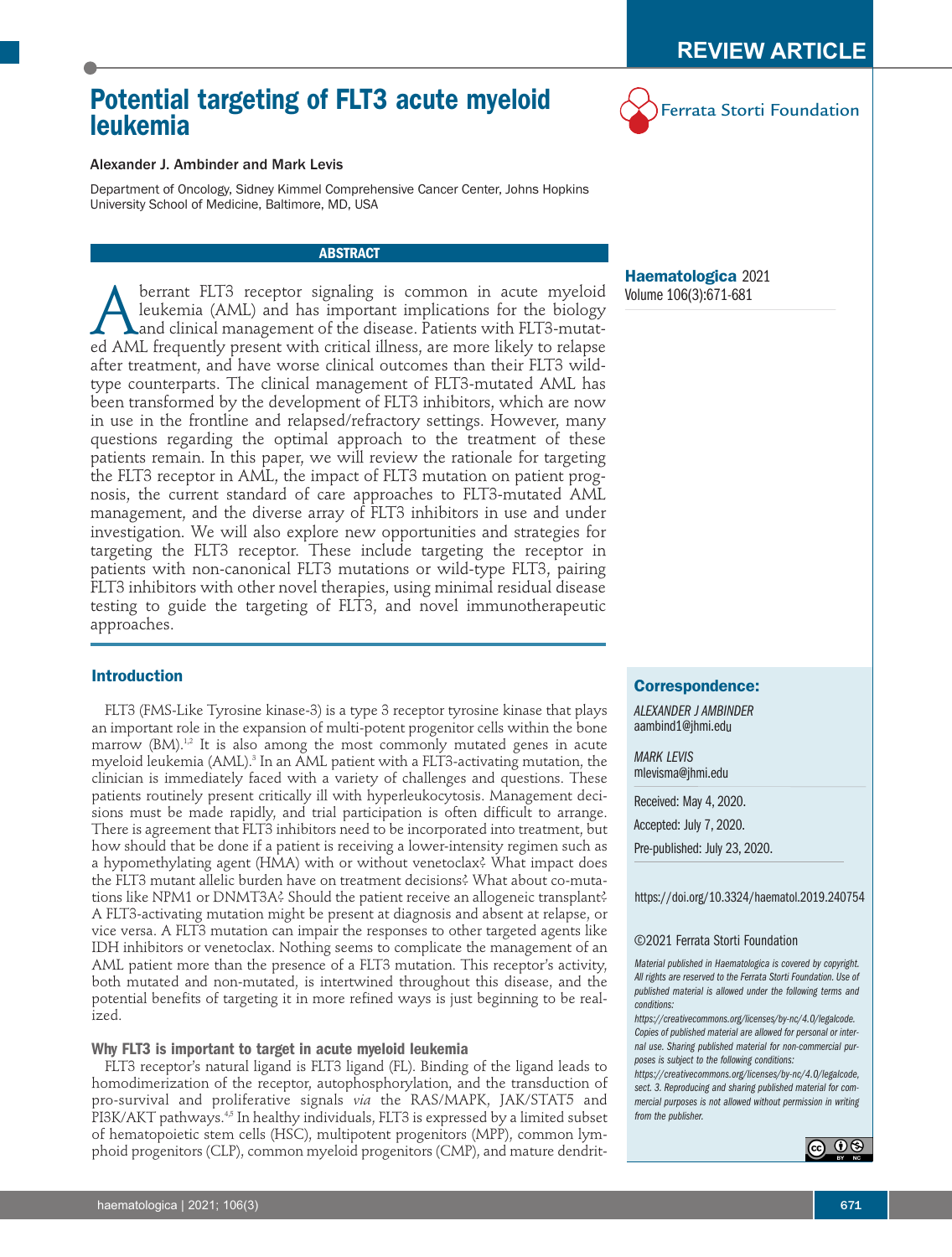ic cells. <sup>6</sup> FL is produced by a much broader array of cell types, including lymphocytes, HSC, and BM stromal cells, and functions as a growth factor that stimulates myelopoiesis. The ubiquity of FLT3 expression on MPP and its role as a stimulant of myelopoiesis identifies this receptor as an obvious candidate driver of leukemogenesis.

Thirty percent of patients with AML harbor mutations in *FLT3* (mFLT3) that result in constitutive activation of the receptor and its downstream pathways.'<sup>,8</sup> The two canonical varieties of mutation are internal tandem duplications (ITD), which typically occur in or near the juxtamembrane domain (JMD), and point mutations in the tyrosine kinase domain 2 (TKD). ITD and TKD mutations occur in about 23% and 7% of AML patients, respectively. The potential for FLT3 as a driver of leukemogenesis goes beyond these two mutation types. Non-canonical activating mutations are now being detected through next-generation sequencing (NGS) at diagnosis or are emerging in the setting of FLT3 inhibition. 9-11 Even in cases in which no FLT3 coding mutation is detectable, the receptor can be overexpressed on the cell surface of leukemic blasts and contributes to the survival and proliferation of the leukemic clone. 12-17 Furthermore, chemotherapy-induced aplasia stimulates the BM stroma to produce FL, fueling the recovery, selection, and expansion of any AML clone that is positioned to take advantage of it.

The pervasiveness of aberrant FLT3 signaling across the spectrum of AML subtypes defies straightforward classification. FLT3 mutations are most common in AML with normal cytogenetics, but may also occur in the setting of other disease-defining genetic lesions such as inv(16), t(8;21) and t(15,17). They frequently co-occur with other driver mutations such as DNMT3A, NPM1, and IDH1/2. 3 A FLT3 mutation is almost invariably the final mutation in a series of genetic and epigenetic 'hits', propelling the affected clone from a preleukemic state to full-blown leukemia. While FLT3 mutations may be detected in almost any AML subtype, they are rarely observed in other myeloid neoplasms or clonal states. <sup>18</sup> FLT3 mutations are uniquely specific to the AML phenotype and their signature is one of hyper-proliferation and worsened outcomes.

Collectively, these features provide ample rationale for targeting the FLT3 receptor. It is also a particularly appealing drug target because it appears to be non-essential. In mice, knock out of FL or FLT3 is non-lethal, but it does reduce the capacity to repopulate an aplastic marrow and results in the marked absence of NK and dendritic cells. 6,19,20 This thinking has led to the incorporation of FLT3 mutation status into every aspect of AML management and to the investigation of nearly a dozen FLT3 inhibitors in clinical trials across the spectrum of the disease's trajectory. The resulting successes have confirmed the centrality of aberrant FLT3 signaling to the pathogenesis of AML and highlight the importance of addressing unfettered FLT3 signaling throughout the disease's trajectory.

# **Current standard of care for acute myeloid leukemia and for FLT3-mutated acute myeloid leukemia**

With the exception of acute promyelocytic leukemia (APL), the first branching point in the decision tree for the management of *de novo* AML is determined by a patient's fitness for intensive chemotherapy and their age. For

those who are fit, induction with conventional chemotherapy (most commonly 7+3 or CPX-351) is standard, whereas those who are elderly or unfit are treated with an HMA or low-dose cytarabine and venetoclax, if the latter is available. At most centers, treating clinicians will not yet have the results of FLT3 mutation testing at the time that this decision is made. So how should a clinician respond when a patient who has already embarked on a therapeutic path is found to have mFLT3?

## *The fit patient*

Historically, the standard of care for fit patients with mFLT3 AML was conventional chemotherapy alone. Patients with mFLT3-ITD AML respond to induction chemotherapy in a manner similar to their WT counterparts, but their remissions are shorter and their rates of relapse are higher. The discrepancy between remission rates and outcomes is explained by the polyclonal nature of new-onset AML and the relatively low proportion of blasts that harbor mFLT3 at this stage. Chemotherapy induces aplasia and mFLT3 clones eventually expand, possibly driven by increasing expression of FL during successive rounds of aplasia. <sup>21</sup> The relapsed leukemia that emerges after traditional chemotherapy is oligoclonal and more "addicted" to FLT3 signaling with a larger proportion of blasts harboring mFLT3.

The standard of care for fit patients with mFLT3 AML was re-defined by the phase III RATIFY trial, in which patients with mFLT3-ITD or mFLT3-TKD were randomized to standard induction chemotherapy plus midostaurin or chemotherapy alone. Midostaurin, a first generation FLT3 inhibitor, was administered on days 8 through 21 and was then included in subsequent cycles of consolidative chemotherapy and as maintenance. The addition of midostaurin resulted in higher rates of event-free survival (EFS) (8.2 *vs*. 3.0 months, *P*=0.002) and better overall survival (OS) (HR 0.78, 95% confidence interval [CI], 0.63- 0.96) compared to chemotherapy alone. <sup>22</sup> The addition of midostaurin appeared to benefit patients running the gamut of mFLT3 AML including those with ITD and TKD mutations, low or high allelic ratios, and in the presence or absence of other significant co-mutations. 22,23 Midostaurin was approved in Europe for use in the induction, consolidation and maintenance phases, as administered in the RATIFY trial. In the US, however, it was only approved for use with induction and consolidation, reflecting the US Food and Drug Administration's uncertainty regarding the need for maintenance therapy. This question of whether midostaurin maintenance provides clinical benefit is complicated by the frequency with which these patients undergo allogeneic hematopoietic stem cell transplant (alloHSCT).

## *The unfit or elderly patient*

For the unfit or elderly patient with *de novo* AML, venetoclax-based regimens have become the new standard of care. The diminished role of traditional DNA-damaging chemotherapeutic agents as well as venetoclax's novel mechanism of action led to some hope that these regimens might mitigate the negative prognostic significance of mFLT3. This does not seem to be the case. Recent evidence suggests that mFLT3 AML are less responsive to these regimens and that progression on these regimens is frequently driven by the acquisition or expansion of mFLT3 clones. 24,25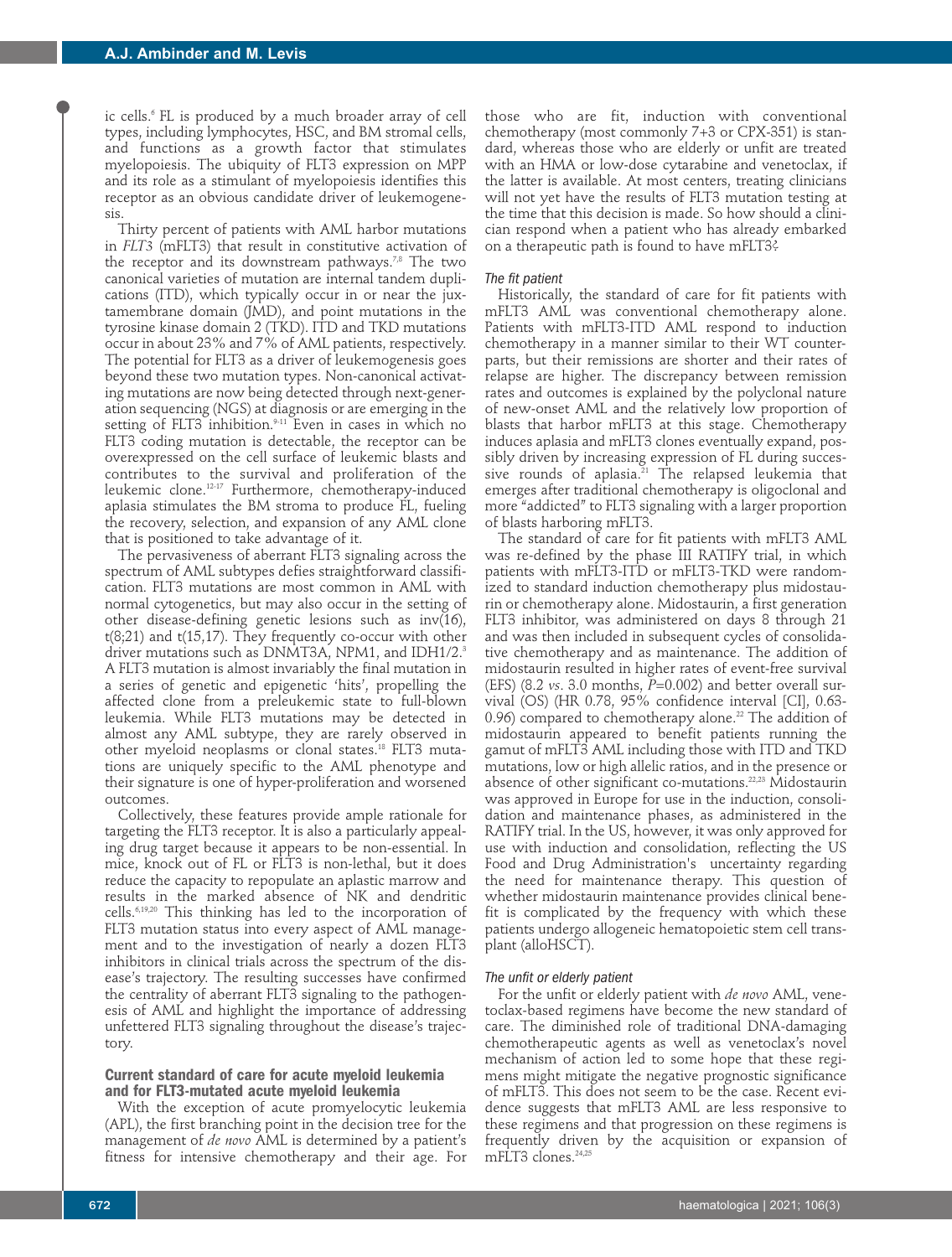Even if a clinician has the results of FLT3 mutation testing prior to initiation of therapy, a superior alternative to a venetoclax-based regimen that makes use of FLT3 inhibitors has not yet been identified. The combination of azacitidine and sorafenib was studied in a phase II trial and has a 2A recommendation in the most recent National Comprehensive Cancer Network (NCCN) guidelines, but is unlikely to outperform a venetoclax-based regimen due to sorafenib's limited activity against FLT3. 26,27 More potent FLT3 inhibitors such as gilteritinib have not been approved for use in the upfront setting and are unlikely to succeed as monotherapy at this early stage due to the relatively low mFLT3 allelic burden. <sup>28</sup> It is only with the selective pressure of other therapies that the hardier mFLT3 clones come to dominate the tumor bulk. 29 Currently, the discovery of a FLT3 mutation in an unfit or elderly patient receiving a standard of care venetoclaxbased regimen is a cause for concern, but one for which there is as yet no evidence-based response.

# *Consolidative strategies: chemotherapy or allogeneic transplant?*

The next dilemma that the treating clinician faces in the management of mFLT3 AML is determining the most appropriate consolidative therapy. For the fit patient who received intensive induction with 7+3+midostaurin, should they proceed with consolidative high-dose cytarabine and midostaurin or alloHSCT?

This question is one of risk and prognosis. There is general agreement that alloHSCT is most beneficial in patients with AML who are at the highest risk of relapse. FLT3 is a bad actor, but the degree to which it impacts prognosis (and therefore the decision to pursue alloHSCT) may depend upon the specific characteristics of the FLT3 mutation and the company it keeps. In the 2017 European LeukemiaNet (ELN) guidelines' risk classification system, FLT3-ITD allelic ratio (mut/WT threshold of 0.5) is combined with NPM1 mutation status into a single risk variable with three levels. <sup>30</sup> Patients with a low FLT3-ITD allelic ratio and mutated NPM1 are categorized as favorable, whereas a high allelic ratio and WT NPM1 are categorized as adverse risk. The other two combinations fall within the intermediate category.

This risk classification system was recently validated in a retrospective analysis of the RATIFY trial. <sup>23</sup> This study found a clear benefit for alloHSCT in patients with adverse risk AML (i.e., high allelic ratio mFLT3-ITD and NPM1 WT) in first complete remission (CR), but no difference in outcomes for favorable and intermediate risk mFLT3 AML. These findings stand in contrast to a substantial body of evidence demonstrating a survival benefit for alloHSCT in patients with mFLT3 without regard for FLT3 characteristics or co-mutations. 31-36 There are other considerations not included in the guidelines, however, that may account for these discrepant findings.

First, FLT3-ITD have other prognostic characteristics other than allelic ratio. ITD consist of in-frame duplications in exons 14 and 15 and they vary significantly in length. Shorter ITD occupy the JMD  $(70\%)$  alone while longer ITD extend beyond the JMD and encroach upon the TKD. 37,38 The JMD has an autoinhibitory function that is disabled with the insertion of an ITD leading to constitutive activation. <sup>39</sup> FLT3-ITD AML with longer ITD length and higher mutant allelic ratio at diagnosis are associated with worse clinical outcomes and may be less responsive to FLT3 inhibitors. 28,34,40-43

Second, determining the mFLT3 allelic ratio is not straightforward. FLT3-ITD are detected and characterized using polymerase chain reaction (PCR). Shorter ITD are transcribed more efficiently than longer ones, so longer ITD lead to underestimation of the true mutant allelic ratio; this phenomenon is known as PCR bias. 44,45 Therefore, a patient harboring a long ITD is more likely to have a low mutant allelic ratio and to be classified as lowrisk, when in fact, they may be high-risk and would benefit from an aggressive consolidating strategy. To complicate matters further, mFLT3 is a polyclonal disease and some patients have more than one ITD variant.

Third, the ELN guidelines recognize that the prognosis of FLT3 AML may be modulated by co-mutations such as NPM1, but there are other pertinent mutations that are not incorporated into the guidelines. For example, mutations in FLT3, NPM1 and DNMT3A tend to cluster together more frequently than would be expected by chance alone. <sup>46</sup> AML bearing mutations in all three genes (so called 'triple-mutant AML') are biologically distinct and have dismal prognoses. 3,47,48 By ELN guidelines, these patients might be classified as favorable risk, when in fact, they may belong in the adverse-risk category. This phenomenon has recently been recognized and transplant outcomes have not been specifically reported, but following the principle that adverse-risk AML benefits most from alloHSCT, this subset should be considered for alloHSCT.

In our practice, we routinely pursue alloHSCT for patients with mFLT3 AML. Of course, other factors ultimately influence the decision to transplant, such as the patient's medical co-morbidities or difficulties in finding a suitable donor. With a better understanding of the prognostic significance of specific FLT3 characteristics and comutations, a low risk population may be identified that does not need alloHSCT.

## *Post-transplant maintenance*

Finally, is there a role for targeting FLT3 as maintenance? This is an area of intense interest, but for which equipoise remains. In the phase II SORMAIN study, post-transplant maintenance with sorafenib was compared to placebo and showed an overall survival (OS) benefit (HR=0.447, *P*=0.03), but a major limitation of this study was that patients had not received pre-transplant treatment with a FLT3 inhibitor. <sup>49</sup> In the era of upfront FLT3 inhibition, this is likely to be a rare circumstance. Another phase II study of post-transplant midostaurin maintenance compared to placebo demonstrated relapse rates of 11% and 24%, respectively, but the study was not statistically powered to show a difference  $(P=0.34)$  and therefore was only able to conclude that maintenance therapy was safe. <sup>50</sup> In a *posthoc* analysis, patients with greater inhibition of FLT3 had improved survival outcomes compared to standard of care, suggesting that maintenance with a FLT3 inhibitor may have clinical benefit.

## *The relapsed/refractory setting*

Relapsed or refractory (R/R) mFLT3 AML is overwhelmingly unresponsive to salvage chemotherapy. In the phase III ADMIRAL trial, patients with R/R mFLT3 AML were randomized to single agent gilteritinib or salvage chemotherapy. The percentages of patients with complete remission and full or partial hematologic recovery were 34% and 15.3% (risk difference 18.6%, 95% confidence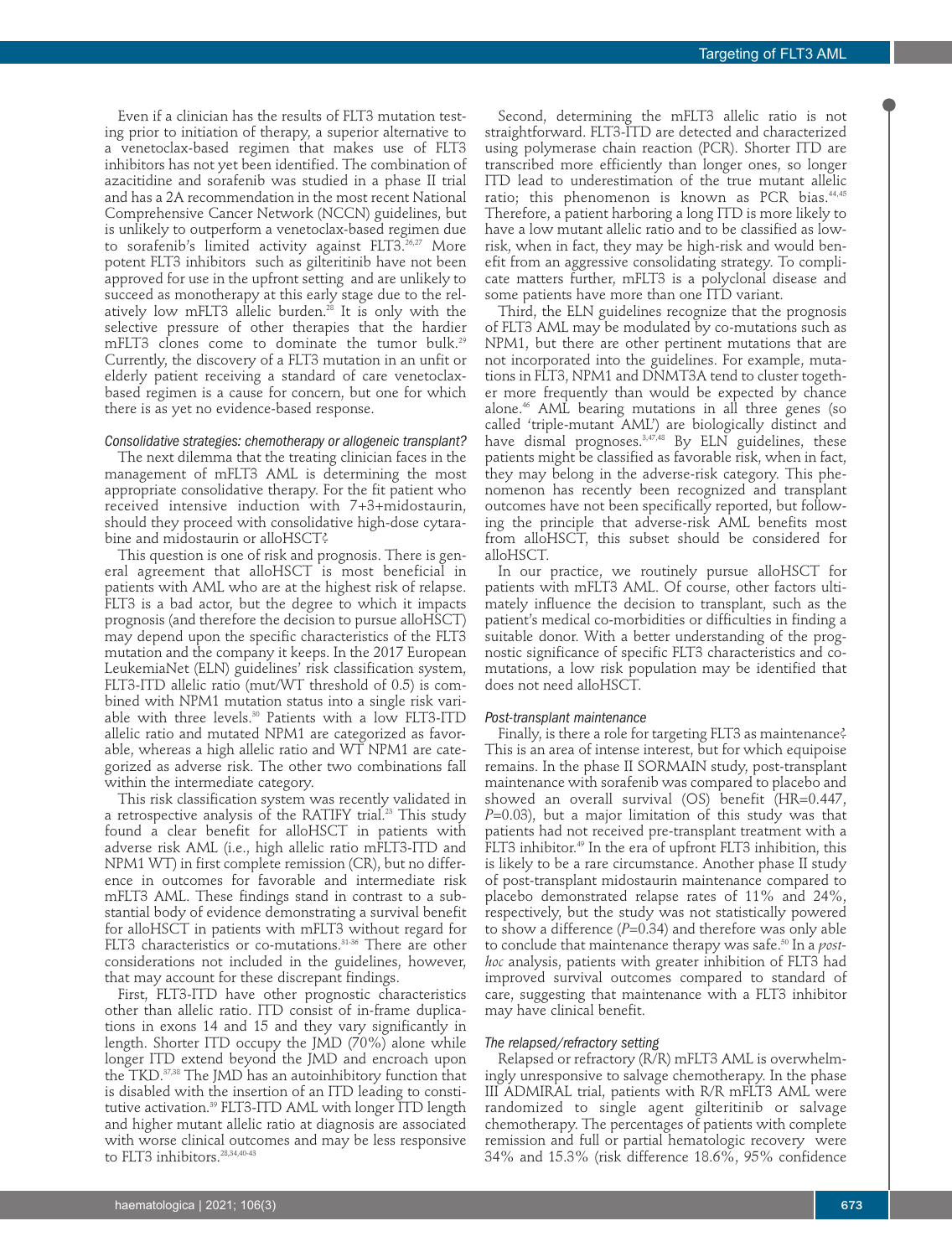interval 9.8-27.4%), respectively. Gilteritinib demonstrated improved OS compared to chemotherapy with a median OS of 9.3 months *versus* 5.3 months (*P*<0.001) and a hazard ratio for death of 0.65 (95%CI: 0.39-0.83). <sup>51</sup> This trial established the importance of targeting mFLT3 and resulted in FDA approval of gilteritinib in the R/R setting. Similarly, in the phase III QUANTUM-R trial, patients randomized to single agent quizartinib had improved OS compared to those randomized to salvage chemotherapy, leading to the drug's approval in Japan. These results are tempered by the fact that all of these patients relapse unless they undergo subsequent transplant. Furthermore, only 12.4% of patients in the ADMIRAL trial had previously received a FLT3 inhibitor. As FLT3 inhibitors use in the frontline setting increases, the effectiveness of FLT3 inhibitors such as gilteritinib in the R/R setting may diminish.

# **FLT3 inhibitors**

There are nearly a dozen FLT3 inhibitors in use or in clinical trials. Different pharmacologic properties and adverse effects may be preferred under different circumstances. As more FLT3 inhibitors become available for use in different scenarios, appropriate selection will depend upon a nuanced understanding of their similarities and differences.

#### *First generation FLT3 inhibitors*

The first FLT3 inhibitors were tyrosine kinase inhibitors (TKI) with broad anti-kinase activity that were repurposed for use in mFLT3 AML. These TKI include sunitinib (SU11248), midostaurin (PKC412), lestaurtinib (CEP-701), and sorafenib (BAY43-9006). Midostaurin and lestaurtinib are class I inhibitors that bind to the ATP-binding site in the intracellular active pocket of the enzyme and are active against both ITD and TKD mutations. Sunitinib and sorafenib are class II inhibitors, which bind to the ATPbinding site and interact with an adjacent hydrophobic pocket. This hydrophobic pocket is only exposed in the inactive conformation and is made inaccessible by TKD mutations. Therefore, TKD mutations confer resistance to class II inhibitors. TKD mutations are rarely present alongside FLT3-ITD mutations at diagnosis, but mFLT3-ITD AML may acquire TKD mutations as a resistance mechanism under the selective pressure of class II FLT3 inhibitors. 52

*In vitro*, first-generation inhibitors appear to be potent against the mFLT3 receptor. However, *in vivo*, they are highly protein bound in plasma, reducing their potency. In the plasma inhibitory activity (PIA) assay, 85% sustained kinase inhibition correlates with clinical response. 53,54 In plasma, midostaurin and lestaurtinib have  $IC_{\rm s}$ s of 1000nM and 700nM, respectively, <sup>53</sup> whereas second generation FLT3 inhibitors have IC. s in the range of 20-40nM. $^{\rm 55,56}$  First generation inhibitors also have shorter half-lives. These characteristics explain their limited clinical efficacy as single agents. 57,58 Furthermore, their broad anti-kinase activity contributes to worse toxicity profiles compared to those of second generation TKI.

First generation FLT3 inhibitors have been most successful in combination with chemotherapy in the upfront setting. In the phase II SORAML trial, 267 patients with newly diagnosed AML, most of whom had WT-FLT3, were randomized to sorafenib combined with intensive chemotherapy followed by sorafenib maintenance *versus*

chemotherapy alone. <sup>59</sup> The sorafenib arm had significantly longer 3-year EFS compared to placebo (40% *vs*. 22%, HR 0.64, 95%CI: 0.45-0.91, *P*=0.013), but there was no statistical difference in OS between arms.

#### *Midostaurin*

Midostaurin is a class I FLT3 inhibitor that has activity against WT and mFLT3 (ITD and TKD), KIT, PDGFR $\alpha/\beta$ , VEGFR2, and members of the protein kinase C family. <sup>60</sup> In early phase trials, midostaurin induced a reduction in peripheral and/or BM blasts (defined as a 50% reduction in either compartment) in the majority of R/R patients with mFLT3 AML, but rarely induced deeper clinical responses. 61,62 It was subsequently studied in combination with standard of care chemotherapy and in the phase III RATIFY trial, in which it improved OS without improving rates of remission or impacting rates of alloHSCT, possibly by inducing deeper remissions in those who respond. 22,63 Midostaurin has changed the standard of care for newly-diagnosed mFLT3 AML, but its limited potency against the mFLT3 receptor has limited its efficacy in other circumstances. 50

## *Second generation FLT3 inhibitors*

Second generation FLT3 inhibitors immediately distinguish themselves from first generation inhibitors by virtue of their ability to more fully inhibit FLT3 *in vivo*. This is reflected in their capacity to trigger myeloid differentiation and their significant single-agent clinical activity.

#### *Gilteritinib*

Gilteritinib is the only FDA-approved second generation FLT3 inhibitor. It is far more potent than first generation FLT3 inhibitors, in part because it is bound to a lesser extent by plasma-protein. It has a long half-life and a large therapeutic window, achieving greater than 85% inhibition of FLT3 phosphorylation at a dose far below the maximally tolerated dose. <sup>64</sup> While it has some activity against other tyrosine kinases including AXL, it is far more potent against mFLT3 than these other tyrosine kinases. As a result of these pharmacologic properties, gilteritinib induced higher rates of remission and better OS in the R/R setting than salvage chemotherapy, all while preserving a favorable toxicity profile. <sup>51</sup> As a class I FLT3 inhibitor, gilteritinib is not as susceptible to the development of resistance *via* the acquisition of mutations in the FLT3 inhibitor, but resistance does eventually develop. Resistance most commonly develops as a result of acquired mutations in FLT3, such as the F691I/L gatekeeper mutation, or in components of the pathway downstream of the FLT3 receptor such as the RAS family. 65 Resistance may also develop through the acquisition of driver mutations that activate other, unrelated pathways. Some of these may be targeted, as in the case of new IDH1/2 mutations or BCR-ABL fusions, highlighting the importance of performing mutational analyses for select, targetable genes at the time of disease progression on gilteritinib and other FLT3 inhibitors.

#### *Quizartinib*

Quizartinib is a class II, second generation FLT3 inhibitor. It is one of the most potent FLT3 inhibitors, but is ineffective against TKD mutations and is susceptible to the development of acquired resistance by the accumulation of point mutations in the TKD. <sup>52</sup> In the phase III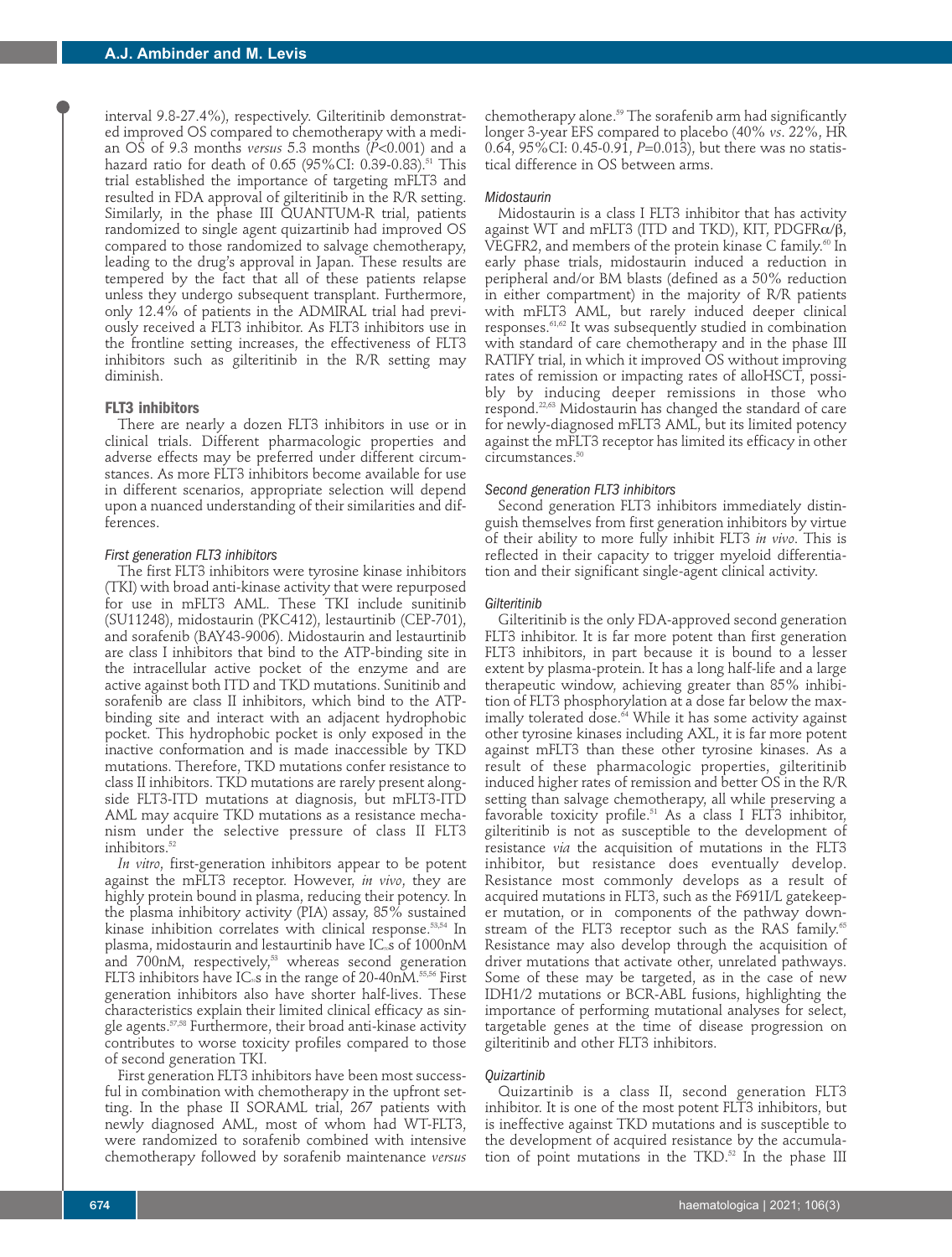QUANTUM-R study, quizartinib monotherapy was compared to salvage chemotherapy in patients with R/R FLT3 mutated AML. <sup>66</sup> Patients in the quizartinib arm had a significantly higher (CRc) rate (48%) than patients in the chemotherapy arm (27%) with complete remission with incomplete hematologic recovery (CRi) predominating. Patients in the quizartinib arm were more likely to undergo alloHSCT (32%) than those in the chemotherapy arm (11%). The quizartinib arm also had longer OS compared to the salvage chemotherapy arm (HR 0.76, 95%CI: 0.58- 0.98, *P=*0.02). The most significant adverse effects in the quizartinib arm were myelosuppression and QTc prolongation. The former probably results from quizartinib's activity against c-KIT, a receptor tyrosine kinase that is closely related to FLT3 and that is present on HSC. The QTc prolongation appears to be dose-dependent and has been a concern at the regulatory level that has delayed quizartinib's approval (although the drug is approved in Japan). Quizartinib may be particularly effective as part of an induction regimen because of its potency. The QUAN-TUM-first study (*clinicaltrials.gov identifier: NCT03250338*), a phase III study of 7+3 and quizartinib *versus* 7+3 alone, has completed enrollment and is likely to be one of the first studies of combined second generation FLT3 inhibitors and chemotherapy to yield results.

#### *Crenolanib*

Crenolanib is another potent, class I second generation FLT3 inhibitor that demonstrated clinical efficacy in a phase II trial in the R/R setting. <sup>67</sup> In patients who had not previously received a FLT3 inhibitor, it achieved a cytogenetic CR (CRc) rate of 37% with a partial response (PR) rate of 11%. Amongst patients previously treated with a FLT3 inhibitor, it achieved a CRc in 15% of patients and a PR in 13% of patients. These responses were probably driven by crenolanib's activity against FLT3 D835 TKD mutations, which frequently develop in patients treated with class II inhibitors. <sup>68</sup> The patterns of resistant clones that emerged after crenolanib therapy differed from those seen in cohorts of patients treated with other TKI. 69 Secondary FLT3 mutations were rare, but non-responders tended to have mutations in TET2 and IDH1/2, while patients who relapsed on crenolanib acquired mutations in these genes as well as NRAS. Crenolanib also has less activity against c-KIT and therefore is less myelosuppressive than quizartinib. In an ongoing phase II trial (*clinicaltrials.gov identifier: NCT02283177*) of crenolanib in combination with chemotherapy (7+3), 85% of patients had a CR and 19 of 27 patients were alive and disease free at a median of 29.3 months of follow up. $^{\prime\prime}$ 

## *FF-10101*

FF-10101 is a novel FLT3 inhibitor that covalently binds to FLT3 at the cysteine residue at 695. <sup>71</sup> As a result, it is a potent and irreversible inhibitor of FLT3 that is unaffected by common resistance mutations, including those that occur within the TKD as well as the F691L gatekeeper mutation. It is currently being studied in a multicenter clinical trial (*clinicaltrials.gov identifier: NCT03194685*).

# **The potential for improving outcomes of acute myeloid leukemia by targeting FLT3 now and in the near future**

The opportunities for more effective targeting of FLT3 will expand with the availability of new FLT3 inhibitors, but practical questions will also arise. Which inhibitor is best suited for a given clinical scenario? Is there any benefit to switching from one inhibitor to another? Should we target non-canonical FLT3 mutations or WT FLT3? Combining FLT3 inhibitors with other novel therapies also has the potential to improve efficacy while reducing toxicity. Finally, there are new immunotherapeutic approaches to targeting FLT3 on the horizon which may further impact the future of mFLT3 AML management.

# **Selecting the most appropriate FLT3 inhibitor for the patient and the clinical scenario**

Determining which FLT3 inhibitor is most effective in the upfront setting is an area of intense interest. A FLT3 inhibitor with greater potency against FLT3 than midostaurin may suppress mFLT3 signaling more effectively, leading to better suppression or elimination of the mFLT3 clone. FL is also known to compete with FLT3 inhibitors, <sup>72</sup> and a more potent inhibitor might compete more effectively, counteracting the protective effect of endogenous FL. Preliminary data from a phase I study of upfront gilteritinib in combination with chemotherapy demonstrate a 100% CRc in patients with *de novo* AML. On the other hand, midostaurin's broader anti-kinase activity may enhance its anti-proliferative effect, especially in the upfront setting when the mFLT3 clone is relatively small and the leukemia is heterogeneous. <sup>28</sup> Trials comparing the combination of midostaurin and chemotherapy with second generation inhibitors and chemotherapy are poised to answer this question (*clinicaltrials.gov identifiers: NCT04027309 and NCT02400281*).

Multiple FLT3 inhibitors are also being investigated in the maintenance setting. Here too, potency is likely to be an asset, but other advantageous characteristics might include favorable toxicity profiles as well as a high threshold for the development of resistance. Class II inhibitors, for example, may be less effective in this setting due to the frequency with which mFLT3 clones acquire resistant TKD mutations.

Finally, there may be occasions for switching FLT3 inhibitors. FLT3 inhibitors have different side effect profiles that may make one more tolerable than another for a given patient. When the duration of treatment is likely to be short (as in the case of pre-transplant therapy), potency may be prioritized over tolerability and susceptibility to the development of resistance, whereas in the maintenance setting, these priorities may be inverted. Resistance patterns also differ and the emergence of a TKD mutation in response to treatment with quizartinib for example, might require a switch to a class I inhibitor. There is not yet much data on central nervous system (CNS) penetration, but the presence of CNS disease may also play a role in FLT3 inhibitor selection.

# *Novel combinations*

FLT3 inhibitors are also being studied in combination with a number of other therapeutic partners including HMA/FLT3, Ven/FLT3, HMA/Ven/FLT3, Others + FLT3, IDH + FLT3, and other investigational agents (Table 1). HMA may be well-suited for combination therapy with FLT3 inhibitors as they have synergistic effects *in vitro* and appear to induce FL expression to a lesser extent than other conventional chemotherapies. Prior to the advent of second generation FLT3 inhibitors, the combination of sorafenib and azacitidine demonstrated an acceptable toxicity profile and a 46% overall response rate (ORR), lead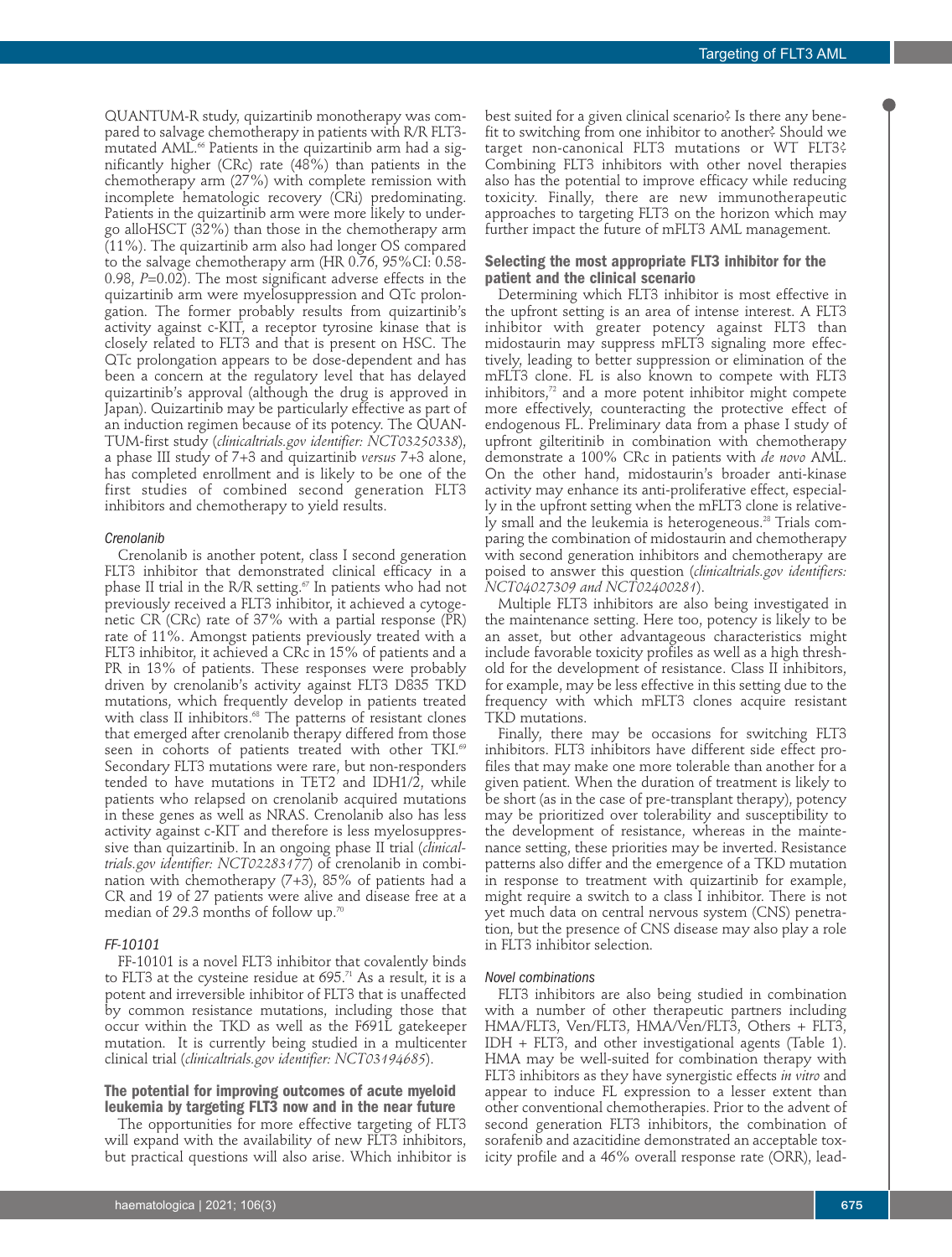Table 1. Trials investigating the safety and efficacy of FLT3 inhibitors in combination with other therapeutic agents.

| Combination                                                | <b>Setting</b>                                                         | <b>Phase</b>     | <b>Clinical Trial Number</b> |
|------------------------------------------------------------|------------------------------------------------------------------------|------------------|------------------------------|
| FLT3 Inhibitor + Chemotherapy:                             |                                                                        |                  |                              |
| Gilteritinib + $7 + 3 \text{ vs. } 7 + 3$                  | ND AML                                                                 | Phase III        | NCT02236013                  |
| $Crenolanib + 7 + 3$                                       | ND mFLT3 AML                                                           | Phase II         | NCT02283177                  |
| Ouizartinib + $7 + 3$ vs. $7 + 3$                          | ND mFLT3-ITD AML                                                       | Phase III        | NCT02668653                  |
| $CPX-351 + Quizartinib$                                    | RR mFLT3-ITD AML                                                       | Phase II         | NCT04209725                  |
| Quizartinib + High dose Ara-C and Mitoxantrone             | RR mFLT3-ITD AML                                                       | Phase II         | NCT03989713                  |
| Crenolanib + Chemotherapy $\nu s$ . Chemotherapy alone     | RR mFLT3 AML                                                           | Phase III        | NCT03250338                  |
| Crenolanib + Chemotherapy $vs.$ Midostaurin + Chemotherapy | ND mFLT3 AML                                                           | Phase III        | NCT03258931                  |
| Cladribine, Idarubicin, Cytarabine, and Quizartinib        | ND or RR AML, acute biphenotyic<br>leukemia or high risk MDS           | Phase II         | NCT04047641                  |
| FLT3 Inhibitor + HMA:                                      |                                                                        |                  |                              |
| Gilteritinib + Azacitidine $\nu s$ . Azacitidine alone     | ND mFLT3 AML, ineligible for intensive induction                       | Phase III        | NCT02752035                  |
| Quizartinib + Azacitidine or low-dose cytarabine           | Phase I, IIB cohorts: RR AML, MDS,                                     | Phase I/II       | NCT01892371                  |
|                                                            | or CMML Phase II cohort: ND or RR<br>mFLT3 AML, MDS or CMML            |                  |                              |
| FLT3 Inhibitors + Novel Agents:                            |                                                                        |                  |                              |
| Venetoclax + Quizartinib                                   | RR mFLT3-ITD AML                                                       | Phase I/II       | NCT03735875                  |
| Quizartinib + Decitabine + Venetoclax                      | ND or RR mFLT3 AML or MDS, ineligible<br>for intensive induction       | Phase I/II       | NCT03661307                  |
| Venetoclax + Gilteritinib                                  | <b>RR AML</b>                                                          | Phase I          | NCT03625505                  |
| Azacitidine + Venetoclax + Gilteritinib                    | Phase I, IIB cohorts: RR mFLT3 AML or MDS,<br>Phase IIA cohort: ND AML | Phase <i>VII</i> | NCT04140487                  |
| Gilteritinib + Atezolizumab                                | RR mFLT3 AML                                                           | Phase I/II       | NCT03730012                  |
| <b>FLT3</b> Inhibitors as Maintenance:                     |                                                                        |                  |                              |
| Gilteritinib vs. Placebo                                   | mFLT3 AML post-transplant maintenance                                  | Phase III        | NCT02997202                  |
| Crenolanib                                                 | mFLT3 AML post-transplant maintenance                                  | Phase II         | NCT02400255                  |
| Gilteritinib                                               | mFLT3 AML post-CR1 maintenance                                         | Phase II         | NCT02927262                  |
| FLT3 Inhibitors + Investigational Agents:                  |                                                                        |                  |                              |
| Quizartinib + Milademetan (MDM2 inhibitor)                 | ND and unfit for intensive induction or RR FLT3-ITD AML                | Phase I          | NCT03552029                  |
| FLT3 inhibitor (PKC412) + MTOR inhibitor (RAD001)          | RR AML, MDS or CMML                                                    | Phase I          | NCT00819546                  |
| Gemtuzumab + Midostaurin + $7 + 3$                         | ND mFLT3 AML                                                           | Phase I          | NCT03900949                  |
| <b>Immunotherapeutic Strategies:</b>                       |                                                                        |                  |                              |
| FLT3 CAR-T AMG 553                                         | RR mFLT3 AML                                                           | Phase I          | NCT03904069                  |
| Fc-optimized antibody (FLYSYN) to FLT3                     | AML                                                                    | Phase I/II       | NCT02789254                  |

HMA:hypomethylating agent;ITD:internal tandem duplications;AML:acute myeloid leukemia; MDS:myelodysplastic syndrome;CMML:chronic myelomonocytic leukemia;CR1:first complete remission; ND: newly diagnosed; RR: relapsed or refractory.

ing to hopes that combining HMA with newer and more potent FLT3 inhibitors may be even more effective. 26,73 In two ongoing trials of quizartinib and gilteritinib in combination with azacitidine or low-dose cytarabine (*clinicaltrials.gov identifiers: NCT01892371 and NCT02752035*), preliminary analyses show ORR of 73% and 80%, respectively. 74

There is also preclinical data to support the use of BCL-2 inhibitors in combination with FLT3 inhibitors. BCL-2 inhibitors are effective in combination with HMA and low-dose cytarabine in the treatment of AML, but are ineffective as monotherapy. Resistance to BCL-2 inhibitor monotherapy is mediated by the upregulation of MCL-1. FLT3 inhibitors downregulate MCL-1 *via* reduced signaling through the RAS/MAPK pathway. <sup>75</sup> Two trials of venetoclax in combination with FLT3 inhibitors (*clinicaltrials.gov identifiers: NCT03625505 and NCT03735875*) are currently underway. In a preliminary analysis of the former, the ORR for patients with mFLT3 was 90%, despite the high rate of prior exposure to FLT3 inhibitors. <sup>76</sup> Two other trials combining venetoclax with FLT3 inhibitors and HMA are also underway (*clinicaltrials.gov identifier: NCT04140487 and NCT03661307*).

As the armamentarium of targeted therapies grows, it is increasingly common to find mFLT3 alongside other druggable targets. The question that arises is whether or not there is any benefit to combining FLT3 inhibitors with other targeted agents. For example, FLT3 occurs in approximately 35-40% of patients presenting with APL. $^\eta$ As is the case in almost every circumstance, mFLT3 APL has a worse prognosis. Interestingly, the worse prognosis associated with mFLT3 AML is mitigated when arsenic is incorporated into the treatment regimen. 78,79 This may be a quirk of arsenic and its complex mechanism of action. Another circumstance is that of concomitant FLT3 and IDH mutations. Whether the addition of a FLT3 inhibitor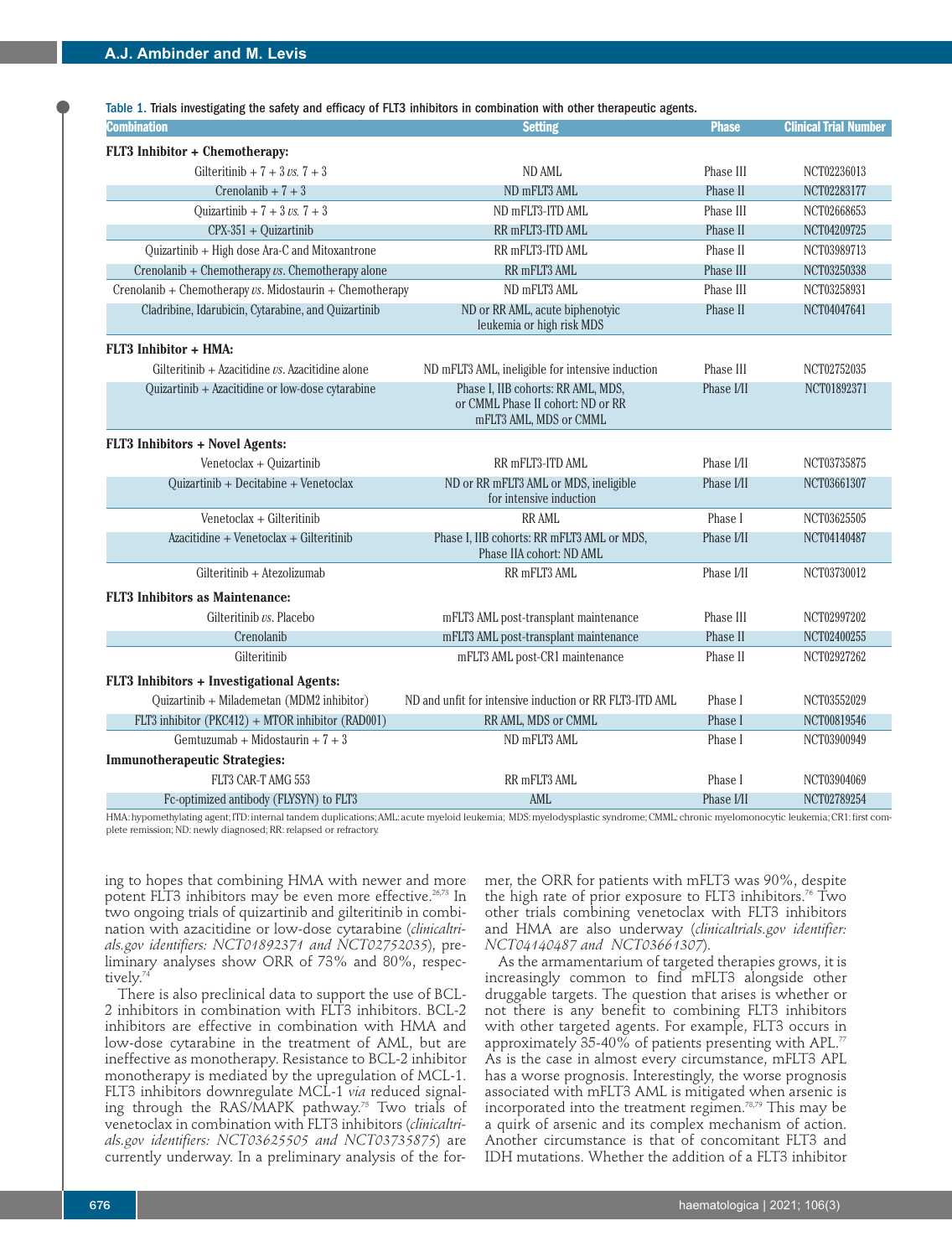to an IDH inhibitor improves outcomes in this population is not yet known, and the question may be difficult to answer given the relative rarity of this circumstance.

## *Targeting non-canonical FLT3 mutations and wild-type FLT3*

Trials of FLT3 inhibitors have been restricted to patients with ITD and D835 TKD mutations; however, there are a number of other less common FLT3-activating mutations. Table 2 provides an overview of non-canonical mutations of clinical significance. These mutations occur at sites within the extracellular domain, the JMD, the ATP binding pocket of the TKD1, and the activation loop of the TKD2. They are often quite close to or within sites affected by canonical mutations. For example, a series of activating point-mutations and small insertions/deletions have been identified within exon 14 of the JMD between codons Y579 and F594, the same site in which ITD are frequently inserted. Mutations adjacent to D835 have also been identified, including point mutations affecting codons R834, I836, S840, N841 and Y842. Finally, a series of mutations within the TKD 1 have been documented in the setting of acquired resistance to FLT3 inhibitors. While each of these mutations are rare, the increased use of NGS is going to increase their detection and their collective prevalence may be significant. Many of these mutations impart sensitivity or resistance to FLT3 inhibitors, emphasizing the need for better recognition and familiarity with them.

There may also be a role for FLT3 inhibitors in the treatment of WT-FLT3 AML, especially in cases where FLT3 is overexpressed. In a mouse model of myeloproliferative disease (MPD) driven by wild-type FLT3, the administration of quizartinib moderated the myeloproliferative phenotype. <sup>80</sup> This notion is further supported by the observation that some patients with WT-FLT3 enrolled in the phase II studies of quizartinib and gilteritinib had clinical responses. 64,81 The success of this strategy is likely to depend on the potency of the FLT3 inhibitor to WT FLT3 and its capacity to compete with endogenous FLT3 ligand. A phase II study of chemotherapy plus quizartinib *versus* chemotherapy/placebo in patients with WT FLT3 is underway (*clinicaltrials.gov identifier: NCT04107727*).

## *Tailoring therapy to minimal residual disease*

In addition to improving the rates of first remission and transplant, FLT3 inhibitors may have a role in reducing or eliminating mFLT3 minimal residual disease (MRD). The presence of MRD portends a poor prognosis in AML, and this has been demonstrated using a variety of markers and assays. <sup>82</sup> MRD in the pre-transplant setting has also been shown to correlate with higher rates of post-transplant relapse. The incorporation of MRD testing into the clinical management of AML has lagged behind that of other leukemic diseases such as chronic myleoid leukemia and acute lymphoblastic leukemia due to the heterogeneous nature of AML. MRD assays have been developed in a piecemeal fashion for specific subsets of the disease, but even these have suffered from lack of standardization across laboratories, limiting their clinical utility. Nonetheless, progress has been made in the measurement of residual mFLT3. 83-86 These assays have demonstrated prognostic relevance and are poised to assume a role as road markers to guide the effective use of FLT3 inhibitors and the management of mFLT3 AML more broadly.

The potential use of FLT3-ITD as a marker of residual disease is controversial because it can be non-detectable at relapse, or, alternatively, a previously undetected ITD mutation can emerge at relapse. However, a FLT3-ITD mutation is an appealing MRD marker for several reasons: first, FLT3 is almost always the final mutation in the leukemogenic sequence and therefore is associated almost exclusively with the leukemic clone and not a preleukemic clone. Second, each individual patient's unique ITD sequence length serves as a longitudinal signature that reduces the likelihood of a false positive. Taken together, these indicate that the presence of residual FLT3-ITD of the same length as the initial FLT3-ITD mutation are indicative of residual leukemia. Third, the ability to target mFLT3 with FLT3 inhibitors and to measure the response in mFLT3 allelic burden may make quantitative FLT3 testing predictive, not just prognostic. 63

With further prospective validation and standardization, FLT3-ITD MRD may be used to inform the decision to modulate our targeting of mFLT3. For example, given the higher rates of post-transplant relapse amongst patients with FLT3 MRD prior to transplant, clinicians might choose to deepen remissions with an additional cycle of treatment or by combining a FLT3 inhibitor with another agent prior to transplant. In MRD negative patients, surveillance for the re-emergence of FLT3-ITD MRD in the post-treatment or post-transplant setting may be used to guide the decision to re-initiate a FLT3 inhibitor to stave off clinical relapse. FLT3-ITD MRD may also serve as a valuable surrogate endpoint in trials testing new strategies to target mFLT3.

## *Post-transplant maintenance*

The SORMAIN study is a landmark study in that it was the first to demonstrate a survival benefit to post-transplant maintenance with a FLT3 inhibitor. However, the relevance of this finding has depreciated with the rapid evolution of mFLT AML management. On one hand, the majority of patients enrolled in the study had no prior exposure to FLT3 inhibitors, and on the other, we now have far more potent FLT3 inhibitors. Therefore, the role of FLT3 inhibitors in the post-transplant setting remains uncertain and is actively being investigated. The largest of these studies is the international, phase III BMT-CTN 1506 (*clinicaltrials.gov identifier: NCT02997202*) study, which enrolled patients with mFLT3-ITD AML undergoing alloHSCT after first remission and randomized them to post-transplant maintenance with gilteritinib or placebo. The study has reached full accrual, and is now in follow up with preliminary results expected in 2021.

The importance of this study reflects the equipoise regarding the risks and benefits of FLT3 inhibitors in this setting. Second generation FLT3 inhibitors are well-tolerated, but long-term FLT3 inhibition may not be risk free given their role in maintenance of healthy dendritic cell. Nonetheless, there are instances in which we advocate for the off-label use of FLT3 inhibitors in the post-transplant setting. These include patients with a high risk of post-transplant relapse such as those with high FLT3- ITD mutant allelic ratios and patients with FLT3-ITD MRD by flow or NGS prior to transplant. Our preference is to use gilteritinib in this setting because of its potency and tolerability compared to other FLT3 inhibitors in clinical use.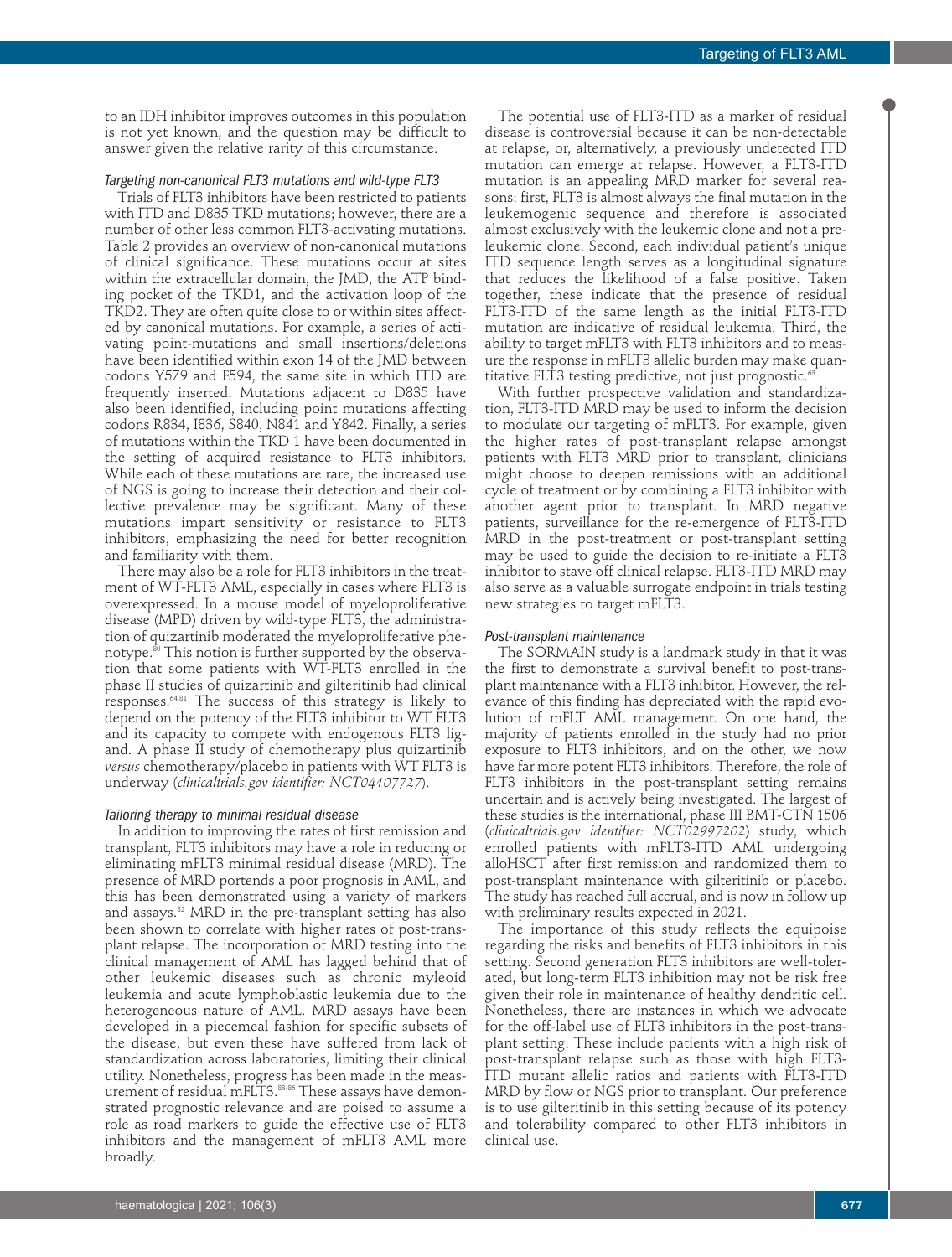Table 2. A list of non-canonical, activating mutations that have been found in *de novo* acute myeloid leukemia or in patients that progressed on treatment with a FLT3 inhibitor. The last column provides a prediction of each mutation's likely sensitivity to types of FLT3 inhibitors based upon *in vitro* studies.

| <b>Mutation</b>                | <b>Time of Onset</b>                                 | <b>Functional Impact</b>                                    | <b>Anticipated Sensitivity to FLT3 Inhibitors</b>              |  |
|--------------------------------|------------------------------------------------------|-------------------------------------------------------------|----------------------------------------------------------------|--|
|                                |                                                      | <b>Extracellular Domain</b>                                 |                                                                |  |
| S451F <sup>10</sup>            | De novo                                              | Constitutive kinase activation by unknown mechanism         | Relatively resistant to most FLT3 inhibitors                   |  |
|                                |                                                      | <b>Juxtamembrane Domain</b>                                 |                                                                |  |
| Y572C10                        | De novo                                              | Loss of JM autoinhibitory function                          | Sensitive to type 1 and 2 inhibitors                           |  |
| V579A/G <sup>10,90,91</sup>    | De novo                                              | Loss of JM autoinhibitory function                          | Sensitive to type 1 and 2 inhibitors                           |  |
| F590G, Y591D <sup>92</sup>     | De novo                                              | Loss of JM autoinhibitory function                          | Sensitive to type 1 and 2 inhibitors                           |  |
| $D593N^{91}$                   | De novo                                              | Loss of JM autoinhibitory function                          | Sensitive to type 1 and 2 inhibitors                           |  |
| F594L <sup>90</sup>            | De novo                                              | Loss of JM autoinhibitory function                          | Sensitive to type 1 and 2 inhibitors                           |  |
| Q598_Y599del <sup>93</sup>     | De novo                                              | Loss of JM autoinhibitory function                          | Sensitive to type 1 and 2 inhibitors                           |  |
|                                |                                                      | <b>ATP Binding Pocket of TK Domain 1</b>                    |                                                                |  |
| F621L <sup>94</sup>            | De novo                                              | Unknown                                                     | Sensitive to type 1 and 2 inhibitors                           |  |
| A627P <sup>94</sup>            | De novo                                              | Unknown                                                     | Relatively resistant to most FLT3 inhibitors                   |  |
| M664I <sup>95</sup>            | Acquired resistance<br>to type 2 inhibitor           | Altered inhibitor binding                                   | Relatively resistant to type 2 inhibitors                      |  |
| ${\rm N676 \Delta ^{9,96,97}}$ | De novo, acquired resistance                         | <b>Biases activation loop toward</b><br>active conformation | Relatively resistant to most FLT3 inhibitors                   |  |
| A680V11,98                     | De novo, acquired resistance                         | Unknown                                                     | Unknown                                                        |  |
| F691I/L65,99                   | Acquired resistance to type 1 and 2 inhibitors       | Altered inhibitor binding                                   | Relatively resistant to most FLT3 inhibitors                   |  |
| G697R97                        | De novo, acquired resistance<br>to type 2 inhibitors | Altered inhibitor binding                                   | Relatively resistant to most FLT3 inhibitors                   |  |
|                                |                                                      | <b>Activation Loop of TK Domain 2</b>                       |                                                                |  |
| R834Q <sup>10</sup>            | De novo                                              | Constitutive active conformation                            | Resistant to type 2 inhibitors, sensitive to type 1 inhibitors |  |
| $D835\Delta^{52,100,101}$      | De novo, acquired resistance<br>to type 2 inhibitors | Constitutive active conformation                            | Resistant to type 2 inhibitors, sensitive to type 1 inhibitors |  |
| $1836\Delta$ <sup>91</sup>     | De novo, acquired resistance<br>to type 2 inhibitors | Constitutive active conformation                            | Resistant to type 2 inhibitors, sensitive to type 1 inhibitors |  |
| S840GS <sup>102</sup>          | De novo                                              | Constitutive active conformation                            | Resistant to type 2 inhibitors, sensitive to type 1 inhibitors |  |
| N841102-105                    | De novo                                              | Constitutive active conformation                            | Resistant to type 2 inhibitors, sensitive to type 1 inhibitors |  |
| Y842△ <sup>106,107</sup>       | De novo, acquired resistance<br>to type 2 inhibitors | Constitutive active conformation                            | Resistant to type 2 inhibitors, sensitive to type 1 inhibitors |  |

JM: juxtamembrane;TK: tyrosine kinase.

# *Can allo-transplant be deferred for some?*

Our improved capacity to prognosticate and to monitor disease status, as well as the availability of potent FLT3 inhibitors, may obviate the benefits of alloHSCT in a select population of patients with mFLT3 AML. As previously discussed, there is already some compelling evidence that patients with low mFLT3-ITD allelic ratio and NPM1 mutations may not derive a survival benefit from alloHSCT. 23,34 However, we believe the data are insufficient to provide a broad recommendation against alloHSCT for any particular subset of patients with mFLT3 AML. There are still a number of other variables of prognostic significance including ITD length, the presence of co-mutations, and the presence of MRD that are not consistently or reliably measured in clinical practice and which remain unaccounted for in current decision models. In the face of such uncertainty, we continue to recommend alloHSCT for the vast majority of patients with mFLT3 AML.

### *Alternative immunotherapy approaches*

Thus far, efforts to target FLT3 have largely focused on inhibiting its signaling; however, we may also be able to

take advantage of the near ubiquity of FLT3 expression (either mutant or wild type) on AML leukemic blasts and the narrow expression profile on healthy cells. Several immunotherapeutic approaches are being pursued to target the FLT3 receptor. A trial of a monoclonal FLT3 antibody is currently recruiting (*clinicaltrials.gov identifier: NCT02789254*). One group has developed an anti-FLT3 antibody-drug conjugate. <sup>87</sup> FLT3-CD3 bispecific antibodies have also been developed and at least one has been demonstrated to be safe in an animal model. <sup>88</sup> FLT3 specific chimeric antigen receptor T-cell (CAR-T) and T-cell modified T-cell therapies are in development as well. *In vitro* data even suggest a rationale for combining these immunotherapeutic strategies with FLT3 inhibitors. mFLT3 leukemic cell lines treated with a FLT3 inhibitor increased their expression of FLT3 on their cell surfaces, which translated into better T-cell mediated cytotoxicity. 89

#### **Conclusions**

FLT3 signaling plays a central role in the pathogenesis of AML. Over the last 2 decades, the presence of FLT3-activating mutations has impacted prognostication and guided management decisions. The development of more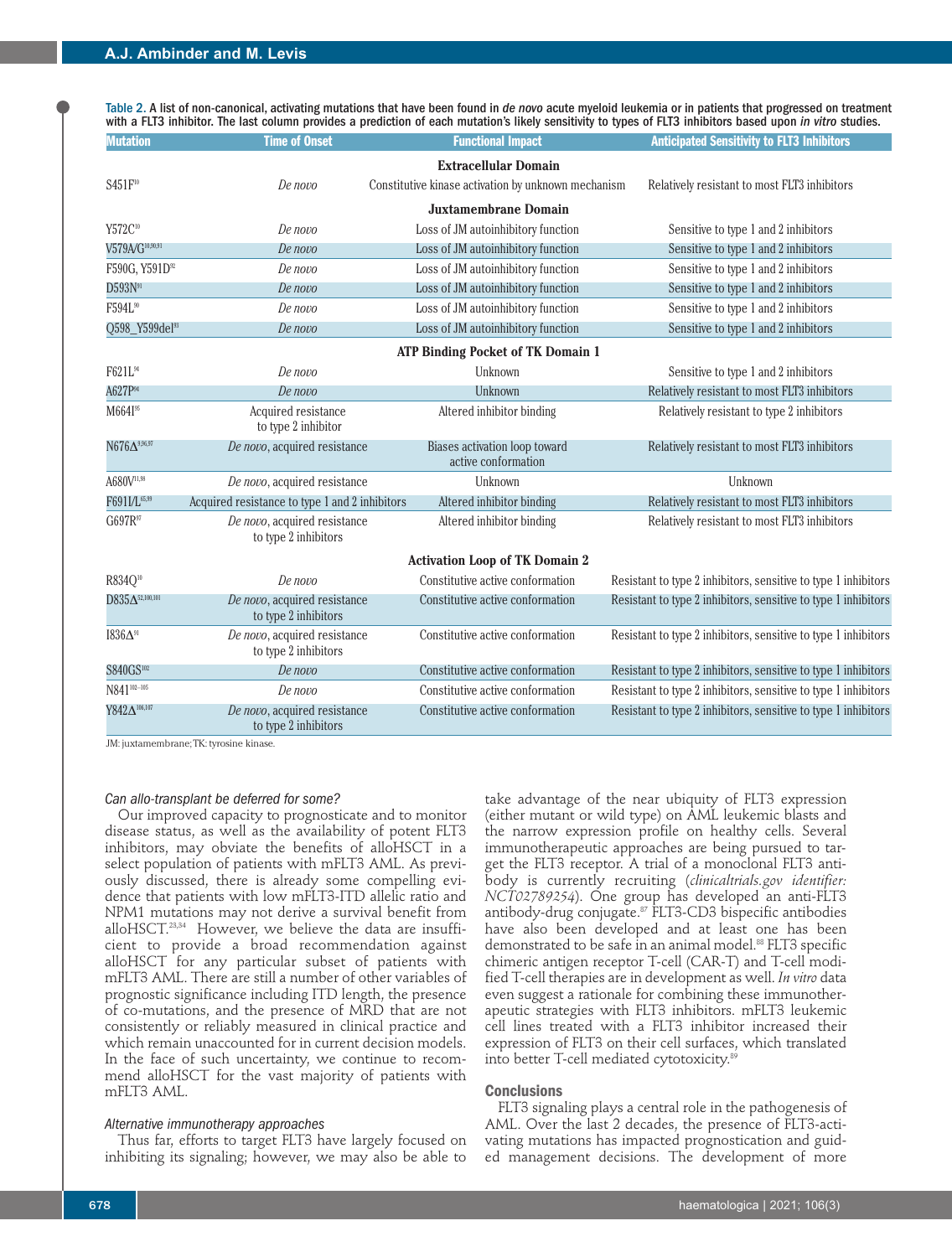sophisticated diagnostic techniques has provided us with the opportunity to make more informed treatment decisions, while the advent of FLT3 inhibitors has provided us with a powerful new treatment tool. These developments also demand ever more familiarity of practising clinicians with the nuances of FLT3 biology and FLT3 inhibitor pharmacology.

# **References**

- 1.Van Der Geer P, Hunter T, Lindberg RA. Receptor protein-tyrosine kinases and their signal transduction pathways. Ann Rev Cell Biol. 1994;10251-10337.
- 2. Beaudin AE, Boyer SW, Forsberg EC. Flk2/Flt3 promotes both myeloid and lymphoid development by expanding non-selfrenewing multipotent hematopoietic progenitor cells. Exp Hematol. 2014;42(3):218-229.e4.
- 3. Papaemmanuil E, Gerstung M, Bullinger L, et al. Genomic classification and prognosis in acute myeloid leukemia. N Engl J Med. 2016;374(23):2209-2221.
- 4. Dosil M, Wang S, Lemischka IR. Mitogenic signalling and substrate specificity of the Flk2/Flt3 receptor tyrosine kinase in fibrob-<br>lasts and interleukin 3-dependent lasts and interleukin 3-dependent hematopoietic cells. Mol Cell Biol. 1993;13(10):6572-6585.
- 5. Rosnet O, Bühring HJ, De Lapeyriére O, et al. Expression and signal transduction of the FLT3 tyrosine kinase receptor. Acta Haematol. 1996;95(3-4):218-223.
- 6.Tsapogas P, Mooney CJ, Brown G, Rolink A. The cytokine Flt3-ligand in normal and malignant hematopoiesis. Int J Mol Sci. 2017;18(6):1115.
- 7.Thiede C, Steudel C, Mohr B, et al. Analysis of FLT3-activating mutations in 979 patients with acute myelogenous leukemia: Association with FAB subtypes and identification of subgroups with poor prognosis. Blood. 2002;99(12):4326-4335.
- 8. Schnittger S, Schoch C, Dugas M, et al. Analysis of FLT3 length mutations in 1003 patients with acute myeloid leukemia: correlation to cytogenetics, FAB subtype, and prognosis in the AMLCG study and usefulness as a marker for the detection of minimal residual disease. Blood. 2002;100(1):59- 66.
- 9. Heidel F, Solem FK, Breitenbuecher F, et al. Clinical resistance to the kinase inhibitor PKC412 in acute myeloid leukemia by mutation of Asn-676 in the FLT3 tyrosine kinase domain. Blood. 2006;107(1):293-300.
- 10. Fröhling S, Scholl C, Levine RL, et al. Identification of driver and passenger mutations of FLT3 by high-throughput DNA sequence analysis and functional assessment of candidate alleles. Cancer Cell. 2007;12(6): 501-513.
- 11. Fiskus W, Sharma S, Qi J, et al. BET protein antagonist JQ1 is synergistically lethal with FLT3 tyrosine kinase inhibitor (TKI) and overcomes resistance to FLT3-TKI in AML cells expressing FLT-ITD. Mol Cancer Ther. 2014;13(10):2315-2327.
- 12. Carow CE, Levenstein M, Kaufmann SH, et al. Expression of the hematopoietic growth factor receptor FLT3 (STK-1/Flk2) in human leukemias. Blood 1996;87(3):1089-1096.
- 13. Gilliland DG, Griffin JD. The roles of FLT3 in hematopoiesis and leukemia. Blood. 2002;100(5):1532-1542.
- 14.Kuchenbauer F, Kern W, Schoch C, et al.

## *Disclosures*

*ML: Consulting/honoraria/research funding from Astellas, Fujifilm, Daiichi-Sankyo, Amgen, Agios, Novartis. AA: No disclosures.*

## *Contributions*

*AA and ML wrote the manuscript together.*

Detailed analysis of FLT3 expression levels in acute myeloid leukemia. Haematologica. 2005;90(12):1617-1625.

- 15.Tarlock K, Alonzo TA, Loken MR, et al. Disease characteristics and prognostic implications of cell-surface FLT3 receptor (CD135) expression in pediatric acute myeloid leukemia: a report from the Children's Oncology Group. Clin Cancer Res. 2017;23(14):3649-3656.
- 16. Cheng J, Qu L, Wang J, Cheng L, Wang Y. High expression of FLT3 is a risk factor in leukemia. Mol Med Rep. 2018;17(2):2885- 2892.
- 17.Kandeel EZ, El Sayed G, Elsharkawy N, et al. Impact of FLT3 receptor (CD135) Detection by Flow Cytometry on Clinical Outcome of Adult Acute Myeloid leukemia patients.<br>Clin Lymphoma Myeloma Leuk. Lymphoma Myeloma Leuk. 2018;18(8):541-547.
- 18. Daver N, Strati P, Jabbour E, et al. FLT3 mutations in myelodysplastic syndrome and chronic myelomonocytic leukemia. Am J Hematol. 2013;88(1):56-59.
- 19. Rosenzwajg M, Camus S, Guigon M, Gluckman JC. The influence of interleukin (IL)-4, IL-13, and Flt3 ligand on human dendritic cell differentiation from cord blood CD34+ progenitor cells. Exp Hematol. 1998;26(1):63-72.
- 20. McKenna HJ, Stocking KL, Miller RE, et al. Mice lacking flt3 ligand have deficient hematopoiesis affecting hematopoietic progenitor cells, dendritic cells, and natural killer cells. Blood. 2000;95(11):3489-3497.
- 21. Levis M. FLT3/ITD AML and the law of unintended consequences. Blood. 2011;117(26):6987-6990.
- 22. Stone RM, Mandrekar SJ, Sanford BL, et al. Midostaurin plus chemotherapy for acute myeloid leukemia with a FLT3 mutation. N Engl J Med. 2017;377(5):454-464.
- 23. Döhner K, Thiede C, Jahn N, et al. Impact of NPM1/FLT3-ITD genotypes defined by the 2017 European LeukemiaNet in patients with acute myeloid leukemia. Blood. 2020;135(5):371-380.
- 24. Chyla BJ, Harb J, Mantis C, et al. Response to venetoclax in combination with low intensity therapy (LDAC or HMA) in untreated patients with acute myeloid leukemia patients with IDH, FLT3 and other mutations and correlations with BCL2 family expression. Blood. 2019;134 (Supplement\_1):546-546.
- 25. DiNardo CD, Tiong IS, Quaglieri A, et al. Molecular patterns of response and treatment failure after frontline venetoclax combinations in older patients with AML. Blood. 2020;135(11):791-803.
- 26. Ravandi F, Alattar ML, Grunwald MR, et al. Phase 2 study of azacytidine plus sorafenib in patients with acute myeloid leukemia and FLT-3 internal tandem duplication mutation. Blood. 2013;121(23):4655-4662.
- 27. National Comprehensive Cancer Network. Acute Myeloid Leukemia (Version 3.2020 - December 23, 2019). Available from: https://www.nccn.org/professionals/physician\_gls/pdf/aml.pdf (Last accessed June 16,

2020).

- 28. Pratz KW, Sato T, Murphy KM, Stine A, Rajkhowa T, Levis M. FLT3-mutant allelic burden and clinical status are predictive of response to FLT3 inhibitors in AML. Blood. 2010;115(7):1425-1432.
- 29. Ding L, Ley TJ, Larson DE, et al. Clonal evolution in relapsed acute myeloid leukaemia revealed by whole-genome sequencing. Nature. 2012;481(7382):506-510.
- 30. Döhner H, Estey E, Grimwade D, et al. Diagnosis and management of AML in adults: 2017 ELN recommendations from an international expert panel. Blood. 2017;129 (4):424-447.
- 31. Meshinchi S, Arceci RJ, Sanders JE, et al. Role of allogeneic stem cell transplantation in FLT3/ITD-positive AML. Blood. 2006;108(1):400.
- 32. DeZern AE, Sung A, Kim S, et al. Role of allogeneic transplantation for FLT3/ITD acute myeloid leukemia: Outcomes from 133 consecutive newly diagnosed patients from a single institution. Biol Blood Marrow Transplant. 2011;17(9):1404-1409.
- 33.Koreth J, Schlenk R, Kopecky KJ, et al. Allogeneic stem cell transplantation for acute myeloid leukemia in first complete remission: systematic review and metaanalysis of prospective clinical trials. JAMA. 2009;301(22):2349-2361.
- 34. Schlenk RF, Kayser S, Bullinger L, et al. Differential impact of allelic ratio and insertion site in FLT3-ITD-positive AML with respect to allogeneic transplantation. Blood. 2014;124(23):3441-3449.
- 35. Oran B, Cortes J, Beitinjaneh A, et al. Allogeneic transplantation in first remission improves outcomes irrespective of FLT3- ITD allelic ratio in FLT3-ITD-positive acute myelogenous leukemia. Biol Blood Marrow Transplant. 2016;22(7):1218-1226.
- 36. Gaballa S, Saliba R, Oran B, et al. Relapse risk and survival in patients with FLT3 mutated acute myeloid leukemia undergoing stem cell transplantation. Am J Hematol. 2017;92(4):331-337.
- 37.Kayser S, Schlenk RF, Londono MC, et al. Insertion of FLT3 internal tandem duplication in the tyrosine kinase domain-1 is associated with resistance to chemotherapy and inferior outcome. Blood. 2009;114(12):2386- 2392.
- 38. Breitenbuecher F, Schnittger S, Grundler R, et al. Identification of a novel type of ITD mutations located in nonjuxtamembrane domains of the FLT3 tyrosine kinase receptor. Blood. 2009;113(17):4074-4077.
- 39. Griffith J, Black J, Faerman C, et al. The structural basis for autoinhibition of FLT3 by the juxtamembrane domain. Mol Cell. 2004;13(2):169-178.
- 40. Stirewalt DL, Kopecky KJ, Meshinchi S, et al. Size of FLT3 internal tandem duplication has prognostic significance in patients with acute myeloid leukemia. Blood. 2006;107 (9):3724-3726.
- 41. Chen F, Sun J, Yin C, et al. Impact of FLT3- ITD allele ratio and ITD length on therapeutic outcome in cytogenetically normal AML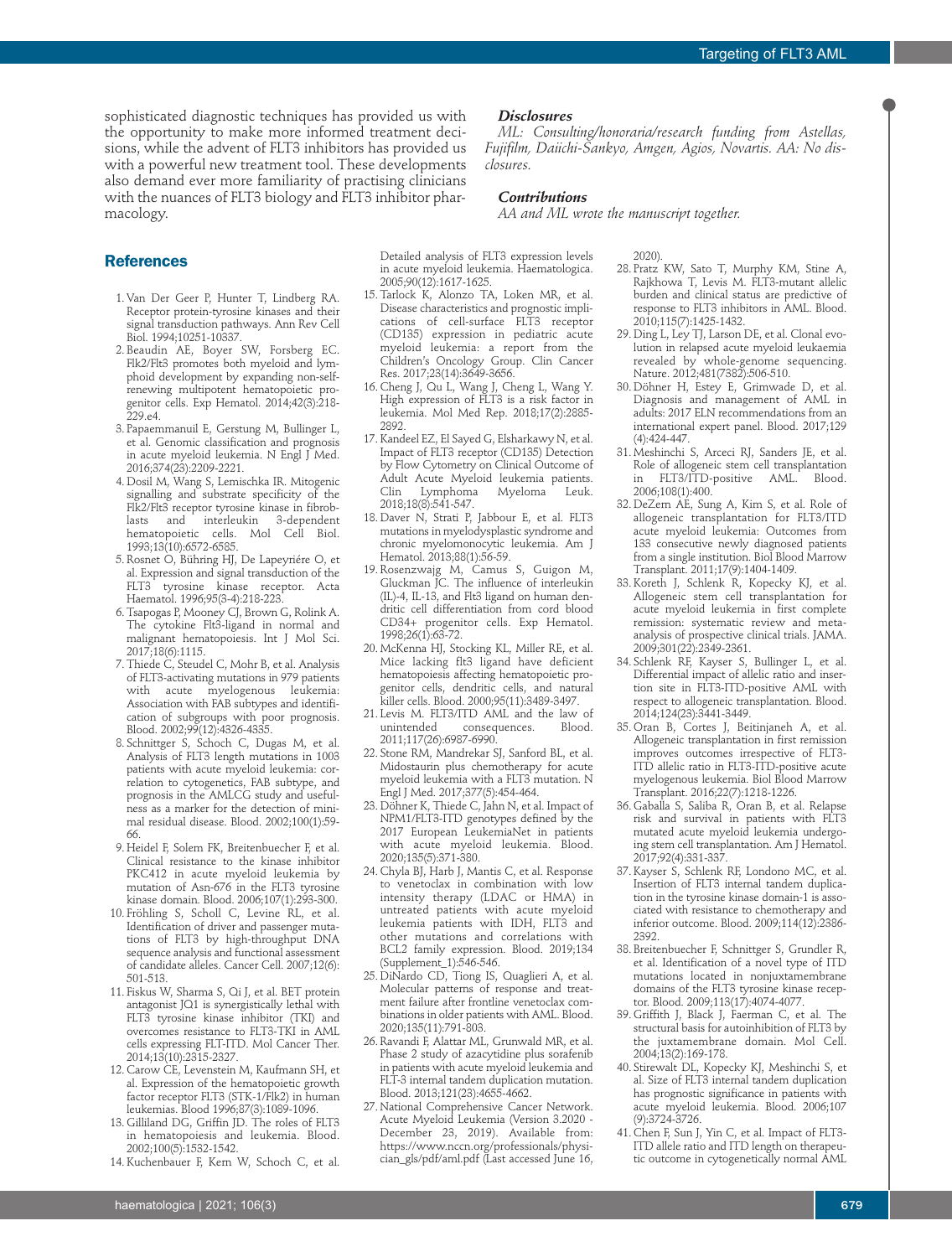patients without NPM1 mutation. Bone Marrow Transplant. 2020;55(4):740-748.

- 42. Schwartz GW, Manning B, Zhou Y, et al. Classes of ITD predict outcomes in AML patients treated with FLT3 inhibitors. Clin Cancer Res. 2019;25(2):572-583.
- 43. Liu SB, Dong HJ, Bao XB, et al. Impact of FLT3-ITD length on prognosis of acute<br>myeloid leukemia. Haematologica. Haematologica. 2019;104(1):e9-e12.
- 44. Murphy KM, Levis M, Hafez MJ, et al. Detection of FLT3 internal tandem duplication and D835 mutations by a multiplex polymerase chain reaction and capillary electrophoresis assay. J Mol Diagnostics. 2003;5(2):96-102.
- 45. Polz MF, Cavanaugh CM. Bias in templateto-product ratios in multitemplate PCR. Appl Environ Microbiol. 1998;64(10)3724-3730.
- 46. Genomic and epigenomic landscapes of adult de novo acute myeloid leukemia. N Engl J Med. 2013;368(22):2059-2074.
- 47. Guryanova OA, Shank K, Spitzer B, et al. DNMT3A mutations promote anthracycline resistance in acute myeloid leukemia via impaired nucleosome remodeling. Nat Med. 2016;22(12):1488-1495.
- 48. Garg S, Reyes-Palomares A, He L, et al. Hepatic leukemia factor is a novel leukemic stem cell regulator in DNMT3A, NPM1, and FLT3-ITD triple-mutated AML. Blood. 2019;134(3):263-276.
- 49. Burchert A, Bug G, Finke J, et al. Sorafenib as maintenance therapy post allogeneic stem cell transplantation for FLT3-ITD positive AML: results from the randomized, doubleblind, placebo-controlled multicentre Sormain trial. Blood. 2018;132(Supplement 1):661.
- 50. Maziarz RT, Fernandez H, Patnaik MM, et al. Radius: midostaurin (mido) plus standard of care (SOC) after allogeneic stem cell transplant (alloSCT) in patients (pts) with FLT3 internal tandem duplication (ITD)-mutated acute myeloid leukemia (AML). Biol Blood Marrow Transplant. 2019;25(3):S11-S12.
- 51. Perl AE, Martinelli G, Cortes JE, et al. Gilteritinib or chemotherapy for relapsed or refractory FLT3 -mutated AML. N Engl J Med. 2019;381(18):1728-1740.
- 52. Smith CC, Paguirigan A, Jeschke GR, et al. Heterogeneous resistance to quizartinib in acute myeloid leukemia revealed by singlecell analysis. Blood. 2017;130(1):48-58.
- 53. Levis M, Brown P, Smith BD, et al. Plasma inhibitory activity (PIA): a pharmacodynamic assay reveals insights into the basis for cytotoxic response to FLT3 inhibitors. Blood. 2006;108(10):3477-3483.
- 54. Pratz KW, Cortes J, Roboz GJ, et al. A pharmacodynamic study of the FLT3 inhibitor KW-2449 yields insight into the basis for clinical response. Blood. 2009;113(17):3938- 3946.
- 55. Lee LY, Hernandez D, Rajkhowa T, et al. Preclinical studies of gilteritinib, a next-gen-<br>eration FLT3 inhibitor. Blood.  $int$ inhibitor. 2017;129(2):257-260.
- 56. Levis M. Quizartinib for the treatment of FLT3/ITD acute myeloid leukemia. Futur Oncol. 2014;10(9):1571-1579.
- 57. O'Farrell AM, Foran JM, Fiedler W, et al. An innovative phase I clinical study demonstrates inhibition of FLT3 phosphorylation<br>by SU11248 in acute myeloid leukemia by SU11248 in acute myeloid leukemia patients. Clin Cancer Res. 2003;9(15):5465- 5476.
- 58. Smith BD, Levis M, Beran M, et al. Singleagent CEP-701, a novel FLT3 inhibitor, shows biologic and clinical activity in

patients with relapsed or refractory acute myeloid leukemia. Blood. 2004;103(10): 3669-3676.

- 59. Röllig C, Serve H, Hüttmann A, et al. Addition of sorafenib versus placebo to standard therapy in patients aged 60 years or younger with newly diagnosed acute myeloid leukaemia (SORAML): a multicentre, phase 2, randomised controlled trial. Lancet Oncol. 2015;16(16):1691-1699.
- 60. Rydapt [package insert]. East Hanover, NJ. Novartis Pharmaceuticals Corporation. https://www.accessdata.fda.gov/ drugsatfda\_docs/label/2017/207997s000lbl. pdf.
- 61. Stone RM, DeAngelo DJ, Klimek V, et al. Patients with acute myeloid leukemia and an activating mutation in FLT3 respond to a small-molecule FLT3 tyrosine kinase inhibitor, PKC412. Blood. 2005;105(1):54-60.
- 62. Fischer T, Stone RM, DeAngelo DJ, et al. Phase IIB trial of oral midostaurin (PKC412), the FMS-like tyrosine kinase 3 receptor (FLT3) and multi-targeted kinase inhibitor, in patients with acute myeloid leukemia and high-risk myelodysplastic syndrome with either wild-type or mutated FLT3. J Clin Oncol. 2010;28(28):4339-4345.
- 63. Levis M, Shi W, Chang K, et al. FLT3 inhibitors added to induction therapy induce deeper remissions. Blood. 2020;135 (1):75-78.
- 64. Perl AE, Altman JK, Cortes J, et al. Selective inhibition of FLT3 by gilteritinib in relapsed or refractory acute myeloid leukaemia: a multicentre, first-in-human, open-label, phase 1-2 study. Lancet Oncol. 2017;18(8): 1061-1075.
- 65. MacMahon CM, Canaani J, Rea B, et al. Mechanisms of acquired resistance to gilteritinib therapy in relapsed and refractory FLT3-mutated acute myeloid leukemia. Blood. 2017;130(Supplement 1):295-295.
- 66. Cortes JE, Khaled S, Martinelli G, et al. Quizartinib versus salvage chemotherapy in relapsed or refractory FLT3-ITD acute myeloid leukaemia (QuANTUM-R): a multicentre, randomised, controlled, open-label, phase 3 trial. Lancet Oncol. 2019;20(7):984- 997.
- 67. Cortes JE, Kantarjian HM, Kadia TM, et al. Crenolanib besylate, a type I pan-FLT3 inhibitor, to demonstrate clinical activity in multiply relapsed FLT3-ITD and D835 AML. J Clin Oncol. 2016;34(15\_suppl):7008.
- 68. Galanis A, Ma H, Rajkhowa T, et al. Crenolanib is a potent inhibitor of flt3 with activity against resistance-Conferring point mutants. Blood. 2014;123(1):94-100.
- 69.Zhang H, Savage S, Schultz AR, et al. Clinical resistance to crenolanib in acute myeloid leukemia due to diverse molecular mechanisms. Nat Commun. 2019;10(1):244.
- 70. Goldberg AD, Coombs CC, Wang ES, et al. Younger patients with newly diagnosed FLT3-mutant AML treated with crenolanib plus chemotherapy achieve adequate free crenolanib levels and durable remissions. Blood. 2019;134(Supplement\_1):1326.
- 71.Yamaura T, Nakatani T, Uda K, et al. A novel irreversible FLT3 inhibitor, FF-10101, shows excellent efficacy against AML cells with FLT3 mutations. Blood. 2018;131(4):426- 438.
- 72. Sato T, Yang X, Knapper S, et al. FLT3 ligand impedes the efficacy of FLT3 inhibitors in vitro and in vivo. Blood. 2011;117(12):3286- 3293.
- 73. Ueno Y, Mori M, Kamiyama Y, Kaneko N, Isshiki E, Takeuchi M. Gilteritinib (ASP2215), a Novel FLT3/AXL Inhibitor:

Preclinical Evaluation in Combination with Azacitidine in Acute Myeloid Leukemia. Blood. 2016;128(22):2830-2830.

- 74. Swaminathan M, Kantarjian HM, Daver N, et al. The combination of quizartinib with azacitidine or low-dose cytarabine is highly active in patients (Pts) with FLT3-ITD mutated myeloid leukemias: interim report of a phase I/II trial. Blood. 2017;130 (Supplement 1):723.
- 75. Ma J, Zhao S, Qiao X, et al. Inhibition of Bcl-2 synergistically enhances the antileukemic activity of midostaurin and gilteritinib in preclinical models of FLT3-mutated acute myeloid leukemia. Clin Cancer Res. 2019;25(22):6815-6826.
- 76. Perl AE, Daver NG, Pratz KW, et al. Venetoclax in combination with gilteritinib in patients with relapsed/refractory acute myeloid leukemia: a phase 1b study. Blood. 2019;134(Supplement\_1):3910.
- 77. Breccia M, Loglisci G, Loglisci MG, et al. FLT3-ITD confers poor prognosis in patients with acute promyelocytic leukemia treated with AIDA protocols: long-term follow-up analysis. Haematologica. 2013;98(12):e161.
- 78. Daver N, Kantarjian H, Marcucci G, et al. Clinical characteristics and outcomes in patients with acute promyelocytic leukaemia and hyperleucocytosis. Br J Haematol. 2015;168(5):646-653.
- 79. Esnault C, Rahmé R, Rice KL, et al. FLT3- ITD impedes retinoic acid, but not arsenic, responses in murine acute promyelocytic leukemias. Blood. 2019;133(13):1495-1506.
- 80.Taylor SJ, Dagger SA, Thien CBF, Wikstrom ME, Langdon WY. Flt3 inhibitor AC220 is a potent therapy in a mouse model of myeloproliferative disease driven by enhanced wild-type Flt3 signaling. Blood. 2012;120 (19):4049-4057.
- 81. Cortes J, Perl AE, Döhner H, et al. Quizartinib, an FLT3 inhibitor, as monotherapy in patients with relapsed or refractory acute myeloid leukaemia: an open-label, multicentre, single-arm, phase 2 trial. Lancet Oncol. 2018;19(7):889-903.
- 82. Schuurhuis GJ, Heuser M, Freeman S, et al. Minimal/measurable residual disease in AML: a consensus document from the European LeukemiaNet MRD Working Party. Blood. 2018;131(12):1275-1291.
- 83. Bibault JE, Figeac M, Hélevaut N, et al. Nextgeneration sequencing of FLT3 internal tandem duplications for minimal residual disease monitoring in acute myeloid leukemia. Oncotarget. 2015;6(26):22812-22821.
- 84.Thol F, Gabdoulline R, Liebich A, et al. Measurable residual disease monitoring by NGS before allogeneic hematopoietic cell transplantation in AML. Blood. 2018;132 (16):1703-1713.
- 85. Levis MJ, Perl AE, Altman JK, et al. A nextgeneration sequencing–based assay for minimal residual disease assessment in AML patients with FLT3 -ITD mutations. Blood Adv. 2018;2(8):825-831.
- 86. Blätte TJ, Schmalbrock LK, Skambraks S, et al. getITD for FLT3-ITD-based MRD monitoring in AML. Leukemia. 2019;33(10):2535- 2539.
- 87. Rudra-Ganguly N, Lowe C, Virata C, et al. AGS62P1, a novel anti-FLT3 antibody drug conjugate, employing site specific conjugation, demonstrates preclinical antitumor efficacy in AML tumor and patient derived xenografts. Blood. 2015;126(23): 3806-3806.
- 88.Yeung YA, Krishnamoorthy V, Dettling D, et al. An pptimized full-length FLT3/CD3 bispecific antibody demonstrates potent anti-